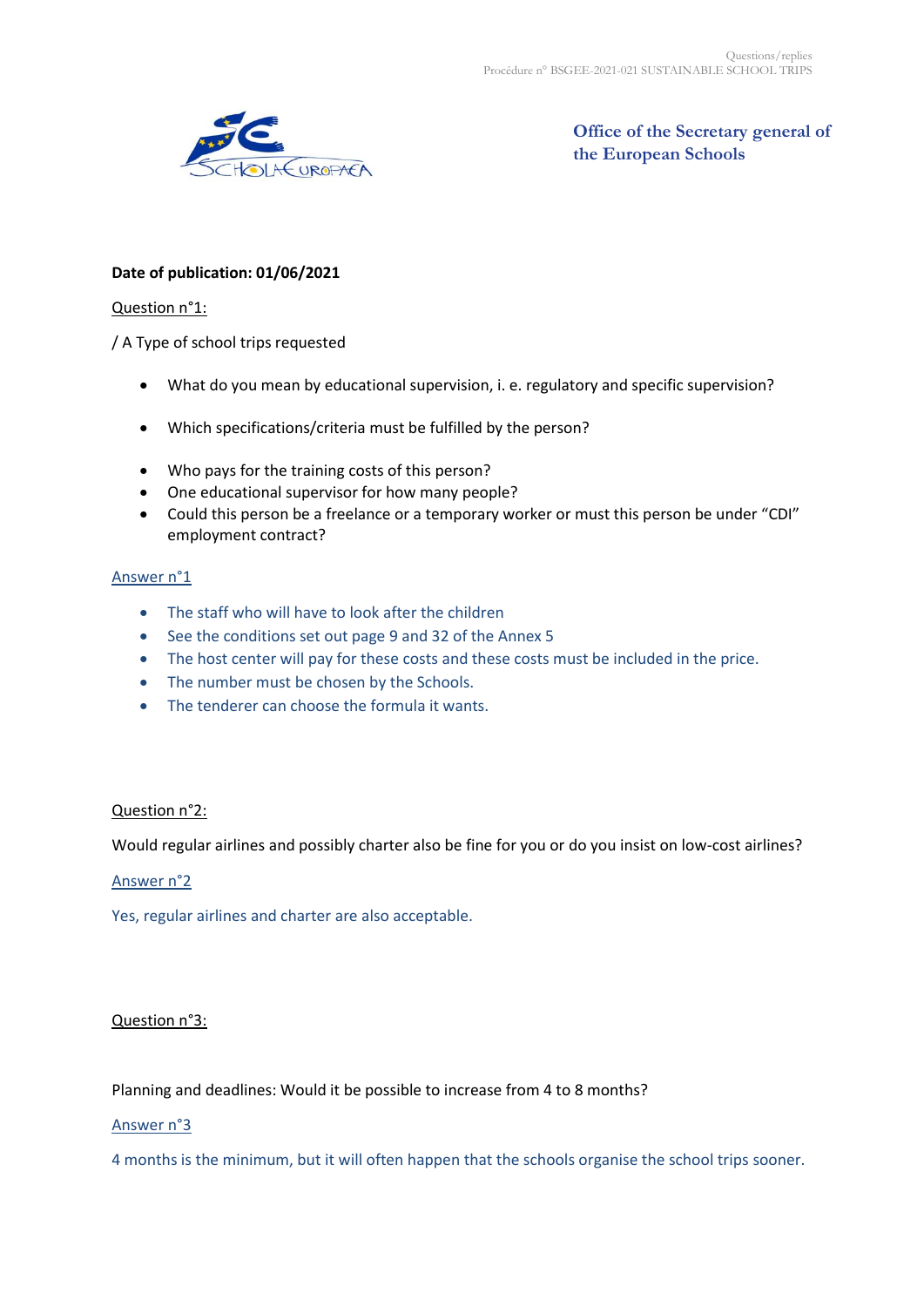# Question n°4:

Number of participants: Is it possible to change the disposition regarding the number of participants and ordering ?

# Answer n°4

No, it is not possible to change these conditions.

# Question n°5:

What must the equipped infirmary contain?

## Answer n°5:

The content must be in conformity with the legislation of the host country.

### Question n°6:

Is it possible, in youth hostels and hostels, that the guests make their own beds?

# Answer n°6:

It is not possible for kindergarten or primary schools. For the other classes, it could be possible only if this option is accepted by the school.

Question n°7:

Can we modify the Insurances conditions?

## Answer n°7:

No, it is not possible to modify these conditions.

### Question n°8:

Could you modify the penalties conditions?

### Answer n°8:

No, it is not possible to modify these conditions.